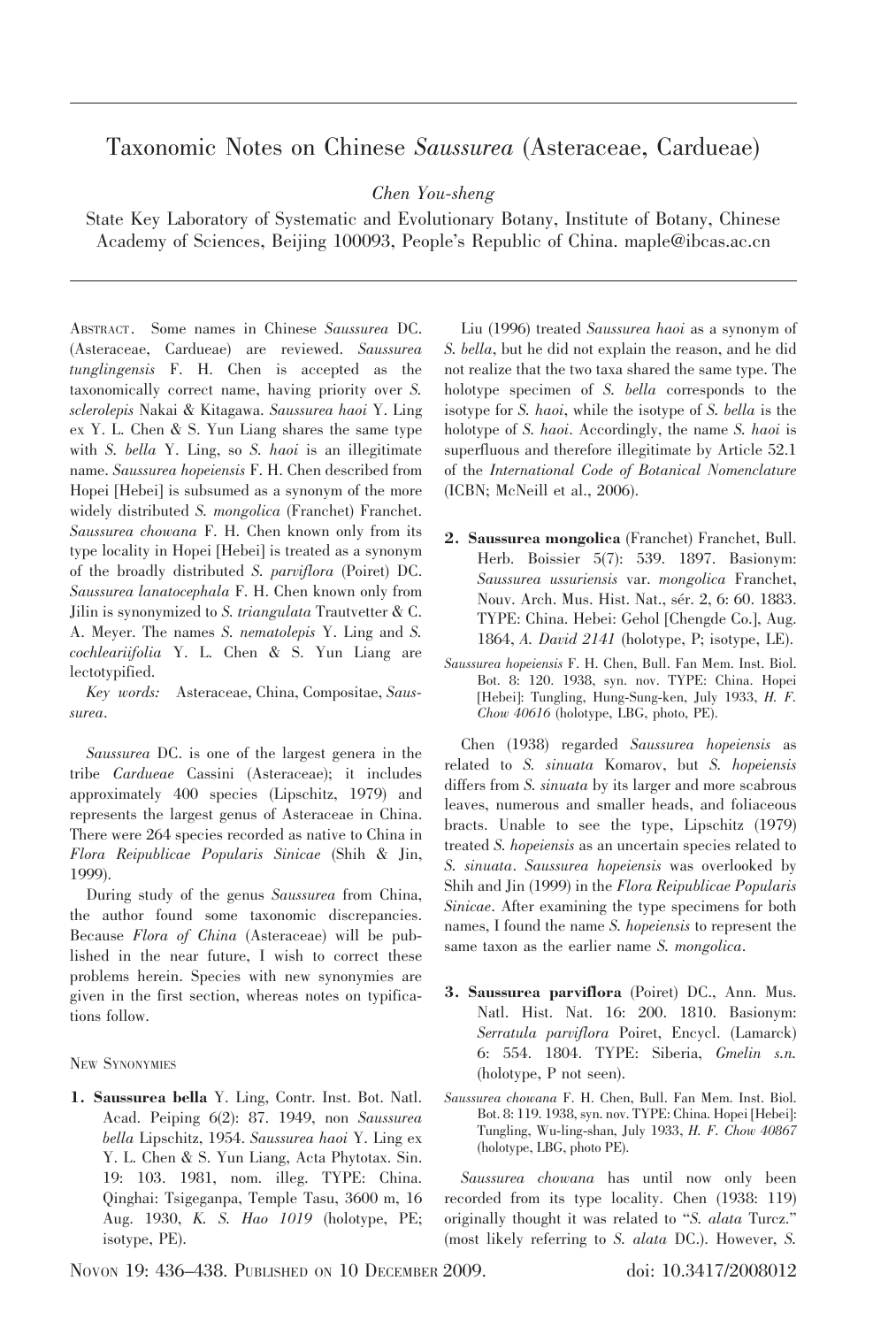chowana differs from S. alata by its smaller and undivided leaves, glabrous heads, and dark, nonrecurved involucral bracts. This misled Lipschitz (1979) to place this taxon incorrectly in Saussurea subgen. Theodorea (Cassini) Lipschitz, a disposition later adopted by Shih and Jin (1999). After examining the type of S. chowana, I found this taxon is in fact synonymous with S. parviflora, which belongs to the subgenus Saussurea and is common in high mountains in northern China.

- 4. Saussurea triangulata Trautvetter & C. A. Meyer, Fl. Ochot. Phaenog. 58, tab. 29. 1856. TYPE: ''In insula Aesae,'' 3 Aug. 1844, A. Middendorff 965 (lectotype, LE, photo PE).
- Saussurea lanatocephala F. H. Chen, Bull. Fan Mem. Inst. Biol. Bot. 8: 121. 1938, syn. nov. TYPE: China. Jilin: s. loc., s.d., Coll. ignot. 1242 (holotype, designated by Chen, 1938: 121, LBG, photo PE).

Chen (1938) regarded the name Saussurea lanatocephala as related to S. sinuata and S. sinuata var.  $cordata$  F. H. Chen  $= S.$  hwangshanensis Y. Ling] by its larger heads, but S. lanatocephala differs from both S. sinuata and S. sinuata var. cordata by its leaves without sinuous margins and with truncate leaf bases, and by the yellow wooly involucral bracts. After comparing the type with other species from Jilin Province, I found that S. lanatocephala should be reduced to the synonymy of S. triangulata, which occurs in Changbaishan in China, as well as in Korea and the Russian Far East.

- 5. Saussurea tunglingensis F. H. Chen, Bull. Fan Mem. Inst. Biol. Bot. 5(2): 85. 1934. TYPE: China. Hopei [Hebei]: Eastern Tomb, Feng-sungken, Ertou Bridge, rock cliff, s.d., H. F. Chow 40772 (holotype, PE).
- Saussurea sclerolepis Nakai & Kitagawa, Rep. Exped. Manchoukuo, Sect. IV, Pt. 1, Pl. Nov. Jehol.: 64, tab. 19. 1934, syn. nov. TYPE: China. Hebei: ''in monte prope Hsing-lung,'' 31 Aug. 1933, T. Nakai, Honda & Kitagawa s.n. (holotype, TI, photo PE).
- Saussurea sclerolepis f. pinnatipartita Nakai & Kitagawa, Rep. Exped. Manchoukuo, Sect. IV, Pt. 1, Pl. Nov. Jehol.: 65. 1934, syn. nov. TYPE: China. Liaoning: ''in rupibus montis Feng-huang-shan prope Chao-yang,'' 9 Aug. 1933, T. Nakai, Honda, Kitagawa s.n. (holotype, TI not seen).

When Chen (1934) described Saussurea tunglingensis, he considered it related to S. gracilis Maximowicz, S. saxatilis Komarov  $[= S.$  komaroviana Lipschitz], and S. umbrosa Komarov. These taxa occur in Korea, Russia, and Japan, as well as extending into northeastern China, and are not taken here as close congeners. Saussurea tunglingensis occurs widely in

Hebei, Nei Mongol, Liaoning, Heilongjiang, and Shanxi provinces of China.

Interestingly, the name Saussurea tunglingensis has never been adopted by the taxonomic community since its original publication in May 1934. Without seeing the type, Lipschitz (1979) placed the Chinese species S. tunglingensis close to S. gracilis, which occurs only in Japan, and treated this as an uncertain species. Saussurea tunglingensis was later overlooked by Shih and Jin (1999) in the Flora Reipublicae Popularis Sinicae. After examining the type of S. tunglingensis and comparing it to types for other Saussurea species from Hebei Province, I found it is conspecific with the taxon currently known as S. sclerolepis Nakai & Kitagawa, which was described from a very close locality in Hebei. The protologues of S. tunglingensis and S. sclerolepis were published in the same year, with the former on 1 May 1934 and the latter in November of 1934. According to Article 11.4 of the ICBN (McNeill et al., 2006), the nomenclaturally correct name should be S. tunglingensis.

Saussurea sclerolepis f. pinnatipartita Nakai & Kitagawa differs from the type for the parent species by its pinnatipartite leaves, but I have found these two kinds of forms growing together in the wild. Saussurea sclerolepis f. pinnatipartita is therefore treated as a synonym of S. tunglingensis.

NOTES ON TYPIFICATIONS

1. Saussurea cochleariifolia Y. L. Chen & S. Yun Liang, Acta. Phytotax. Sin. 19(1): 104. 1981, as ''cochlearifolia.'' TYPE: China. Xizang: Yadong Co., Mangdangshan Pass, 2 Sep. 1975, Qingzang Compl. Veg. Exped. 7690A (lectotype, designated here, PE).

When Chen et al. (1981) published the name Saussurea cochleariifolia based on Qingzang Compl. Veg. Exped. 7690 (PE), they neglected that the type specimen sheet contained two different taxa. The right-hand plant corresponds most closely with the original description and diagnosis for S. cochleariifolia. After careful study, this author concluded that the left-hand plant is not a Saussurea at all, but in fact Youngia simulatrix (Babcock) Babcock & Stebbins. According to Article 9. 9 and Article 9.12 of the ICBN (McNeil et al., 2006), I designate the right-hand plant on the sheet for Qingzang Compl. Veg. Exped. 7690A as the explicit lectotype for S. cochleariifolia.

2. Saussurea nematolepis Y. Ling, Contr. Inst. Bot. Natl. Acad. Peiping 6(2): 67. 1949. TYPE: China. Sichuan: Nanping [Jiuzhaigou Co.], 1500 m, 24 Oct. 1937, K. T. Fu 2235 (lectotype, designated here, PE).